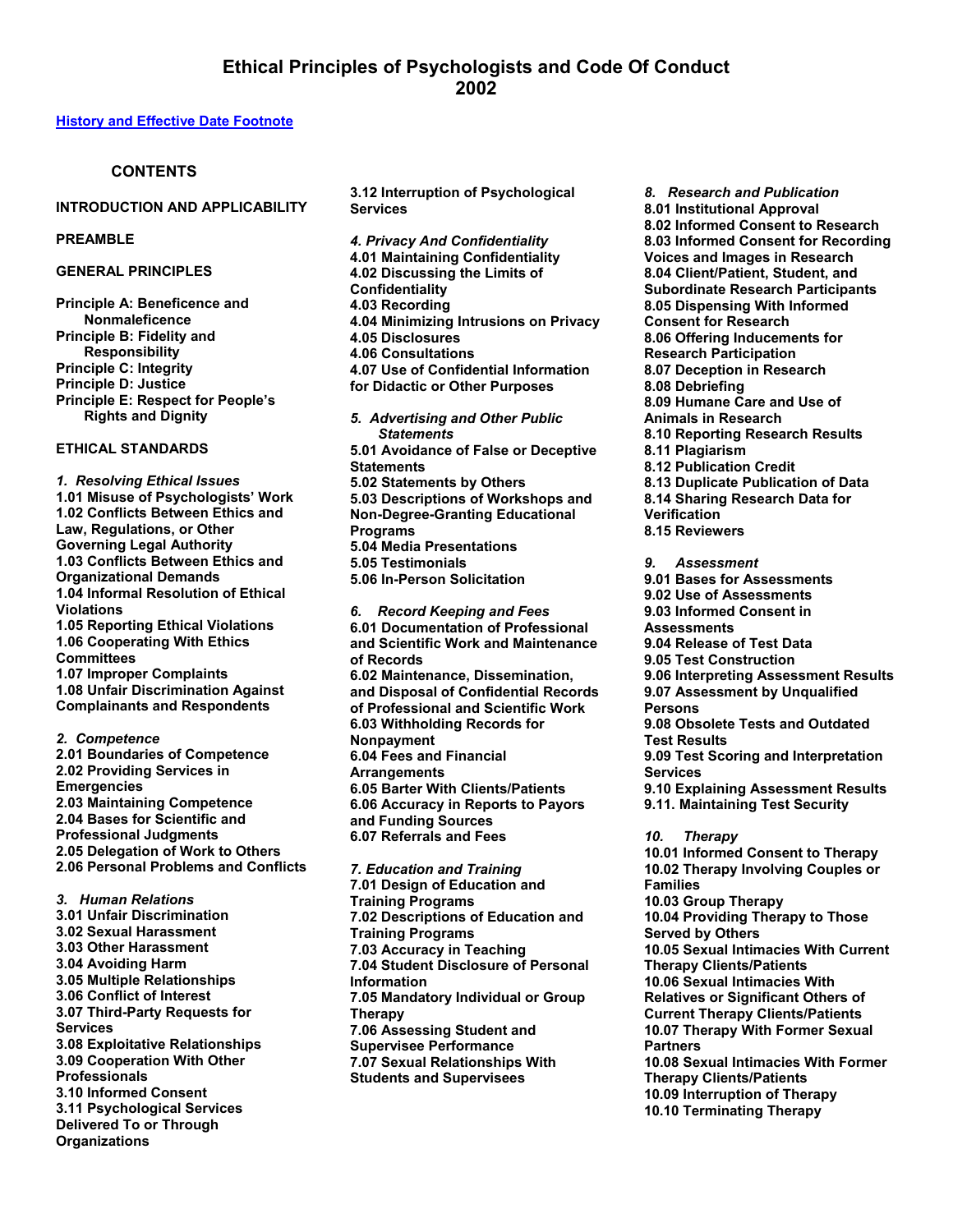#### **INTRODUCTION AND APPLICABILITY**

The American Psychological Association's (APA's) Ethical Principles of Psychologists and Code of Conduct (hereinafter referred to as the Ethics Code) consists of an Introduction, a Preamble, five General Principles  $(A - E)$ , and specific Ethical Standards. The Introduction discusses the intent, organization, procedural considerations, and scope of application of the Ethics Code. The Preamble and General Principles are aspirational goals to guide psychologists toward the highest ideals of psychology. Although the Preamble and General Principles are not themselves enforceable rules, they should be considered by psychologists in arriving at an ethical course of action. The Ethical Standards set forth enforceable rules for conduct as psychologists. Most of the Ethical Standards are written broadly, in order to apply to psychologists in varied roles, although the application of an Ethical Standard may vary depending on the context. The Ethical Standards are not exhaustive. The fact that a given conduct is not specifically addressed by an Ethical Standard does not mean that it is necessarily either ethical or unethical.

This Ethics Code applies only to psychologists' activities that are part of their scientific, educational, or professional roles as psychologists. Areas covered include but are not limited to the clinical, counseling, and school practice of psychology; research; teaching; supervision of trainees; public service; policy development; social intervention; development of assessment instruments; conducting assessments; educational counseling; organizational consulting; forensic activities; program design and evaluation; and administration. This Ethics Code applies to these activities across a variety of contexts, such as in person, postal, telephone, internet, and other electronic transmissions. These activities shall be distinguished from the purely private conduct of psychologists, which is not within the purview of the Ethics Code.

Membership in the APA commits members and student affiliates to comply with the standards of the APA Ethics Code and to the rules and procedures used to enforce them. Lack of awareness or misunderstanding of an Ethical Standard is not itself a defense to a charge of unethical conduct.

The procedures for filing, investigating, and resolving complaints of unethical conduct are described in the current Rules and Procedures of the APA Ethics Committee. APA may impose sanctions on its members for violations of the standards of the Ethics Code, including termination of APA membership, and may notify other bodies and individuals of its actions. Actions that violate the standards of the Ethics Code may also lead to the imposition of sanctions on psychologists or students whether or not they are APA members by bodies other than APA, including state psychological associations, other professional groups, psychology boards, other state or federal agencies, and payors for health services. In addition, APA may take action against a member after his or her conviction of a felony, expulsion or suspension from an affiliated state psychological association, or suspension or loss of licensure. When the sanction to be imposed by APA is less than expulsion, the 2001 Rules and Procedures do not guarantee an opportunity for an in-person hearing, but generally provide that complaints will be resolved only on the basis of a submitted record.

The Ethics Code is intended to provide guidance for psychologists and standards of professional conduct that can be applied by the APA and by other bodies that choose to adopt them. The Ethics Code is not intended to be a basis of civil liability. Whether a psychologist has violated the Ethics Code standards does not by itself determine whether the psychologist is legally liable in a court action, whether a contract is enforceable, or whether other legal consequences occur.

The modifiers used in some of the standards of this Ethics Code (e.g., *reasonably, appropriate, potentially*) are included in the standards when they would (1) allow professional judgment on the part of psychologists, (2) eliminate injustice or inequality that would occur without the modifier, (3) ensure applicability across the broad range of activities conducted by psychologists, or (4) guard against a set of rigid rules that might be quickly outdated. As used in this Ethics Code, the term *reasonable* means the prevailing professional judgment of psychologists engaged in similar activities in similar circumstances, given the knowledge the psychologist had or should have had at the time.

In the process of making decisions regarding their professional behavior, psychologists must consider this Ethics Code in addition to applicable laws and psychology board regulations. In applying the Ethics Code to their professional work, psychologists may consider other materials and guidelines that have been adopted or endorsed by scientific and professional psychological organizations and the dictates of their own conscience, as well as consult with others within the field. If this Ethics Code establishes a higher standard of conduct than is required by law, psychologists must meet the higher ethical standard. If psychologists' ethical responsibilities conflict with law, regulations, or other governing legal authority, psychologists make known their commitment to this Ethics Code and take steps to resolve the conflict in a responsible manner. If the conflict is unresolvable via such means, psychologists may adhere to the requirements of the law, regulations, or other governing authority in keeping with basic principles of human rights.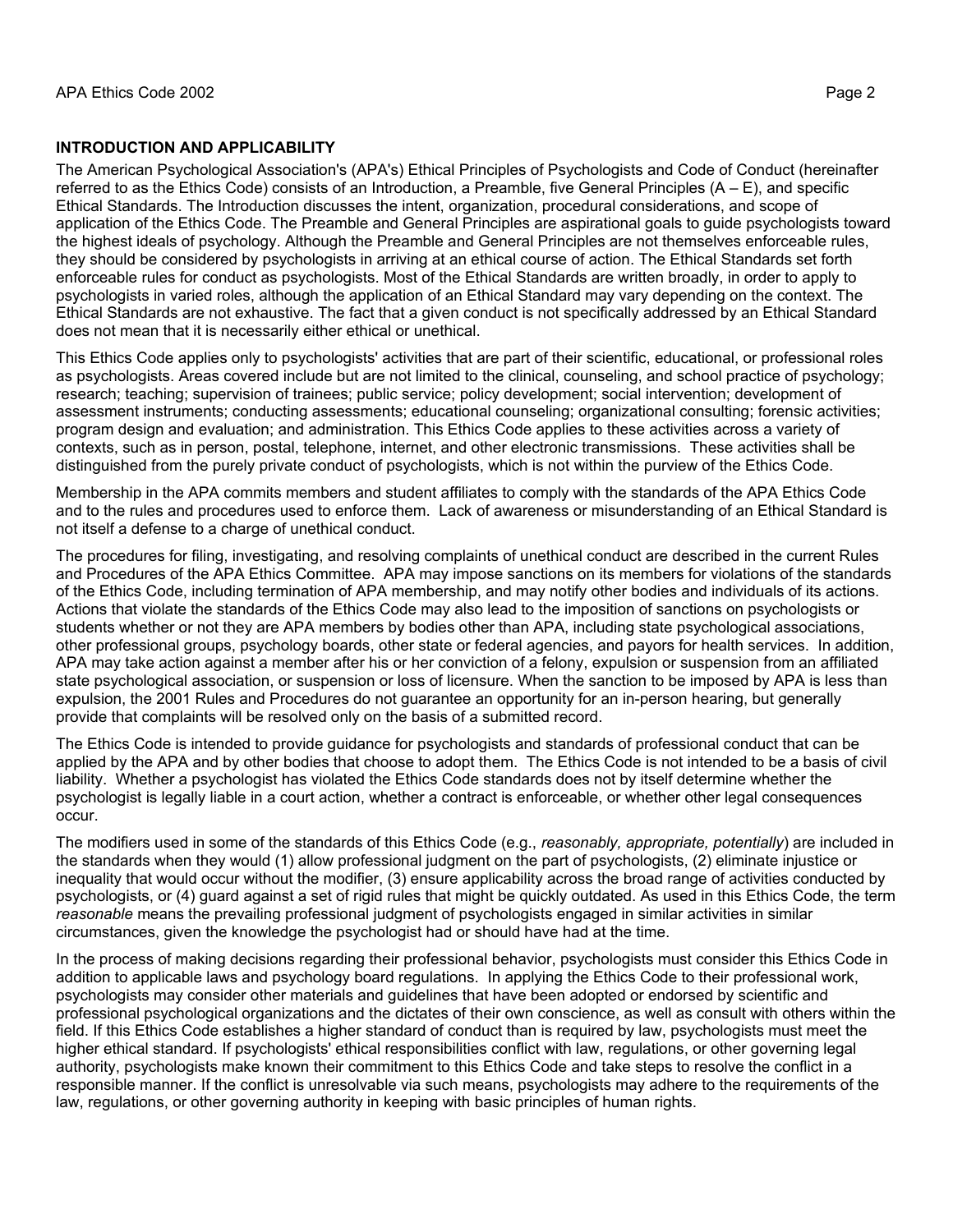# **PREAMBLE**

Psychologists are committed to increasing scientific and professional knowledge of behavior and people's understanding of themselves and others and to the use of such knowledge to improve the condition of individuals, organizations, and society. Psychologists respect and protect civil and human rights and the central importance of freedom of inquiry and expression in research, teaching, and publication. They strive to help the public in developing informed judgments and choices concerning human behavior. In doing so, they perform many roles, such as researcher, educator, diagnostician, therapist, supervisor, consultant, administrator, social interventionist, and expert witness. This Ethics Code provides a common set of principles and standards upon which psychologists build their professional and scientific work.

This Ethics Code is intended to provide specific standards to cover most situations encountered by psychologists. It has as its goals the welfare and protection of the individuals and groups with whom psychologists work and the education of members, students, and the public regarding ethical standards of the discipline.

The development of a dynamic set of ethical standards for psychologists' work-related conduct requires a personal commitment and lifelong effort to act ethically; to encourage ethical behavior by students, supervisees, employees, and colleagues; and to consult with others concerning ethical problems.

### **GENERAL PRINCIPLES**

This section consists of General Principles. General Principles, as opposed to Ethical Standards, are aspirational in nature. Their intent is to guide and inspire psychologists toward the very highest ethical ideals of the profession. General Principles, in contrast to Ethical Standards, do not represent obligations and should not form the basis for imposing sanctions. Relying upon General Principles for either of these reasons distorts both their meaning and purpose.

#### **Principle A: Beneficence and Nonmaleficence**

Psychologists strive to benefit those with whom they work and take care to do no harm. In their professional actions, psychologists seek to safeguard the welfare and rights of those with whom they interact professionally and other affected persons, and the welfare of animal subjects of research. When conflicts occur among psychologists' obligations or concerns, they attempt to resolve these conflicts in a responsible fashion that avoids or minimizes harm. Because psychologists' scientific and professional judgments and actions may affect the lives of others, they are alert to and guard against personal, financial, social, organizational, or political factors that might lead to misuse of their influence. Psychologists strive to be aware of the possible effect of their own physical and mental health on their ability to help those with whom they work.

#### **Principle B: Fidelity and Responsibility**

Psychologists establish relationships of trust with those with whom they work. They are aware of their professional and scientific responsibilities to society and to the specific communities in which they work. Psychologists uphold professional standards of conduct, clarify their professional roles and obligations, accept appropriate responsibility for their behavior, and seek to manage conflicts of interest that could lead to exploitation or harm. Psychologists consult with, refer to, or cooperate with other professionals and institutions to the extent needed to serve the best interests of those with whom they work. They are concerned about the ethical compliance of their colleagues' scientific and professional conduct. Psychologists strive to contribute a portion of their professional time for little or no compensation or personal advantage.

#### **Principle C: Integrity**

Psychologists seek to promote accuracy, honesty, and truthfulness in the science, teaching, and practice of psychology. In these activities psychologists do not steal, cheat, or engage in fraud, subterfuge, or intentional misrepresentation of fact. Psychologists strive to keep their promises and to avoid unwise or unclear commitments. In situations in which deception may be ethically justifiable to maximize benefits and minimize harm, psychologists have a serious obligation to consider the need for, the possible consequences of, and their responsibility to correct any resulting mistrust or other harmful effects that arise from the use of such techniques.

#### **Principle D: Justice**

Psychologists recognize that fairness and justice entitle all persons to access to and benefit from the contributions of psychology and to equal quality in the processes, procedures, and services being conducted by psychologists. Psychologists exercise reasonable judgment and take precautions to ensure that their potential biases, the boundaries of their competence, and the limitations of their expertise do not lead to or condone unjust practices.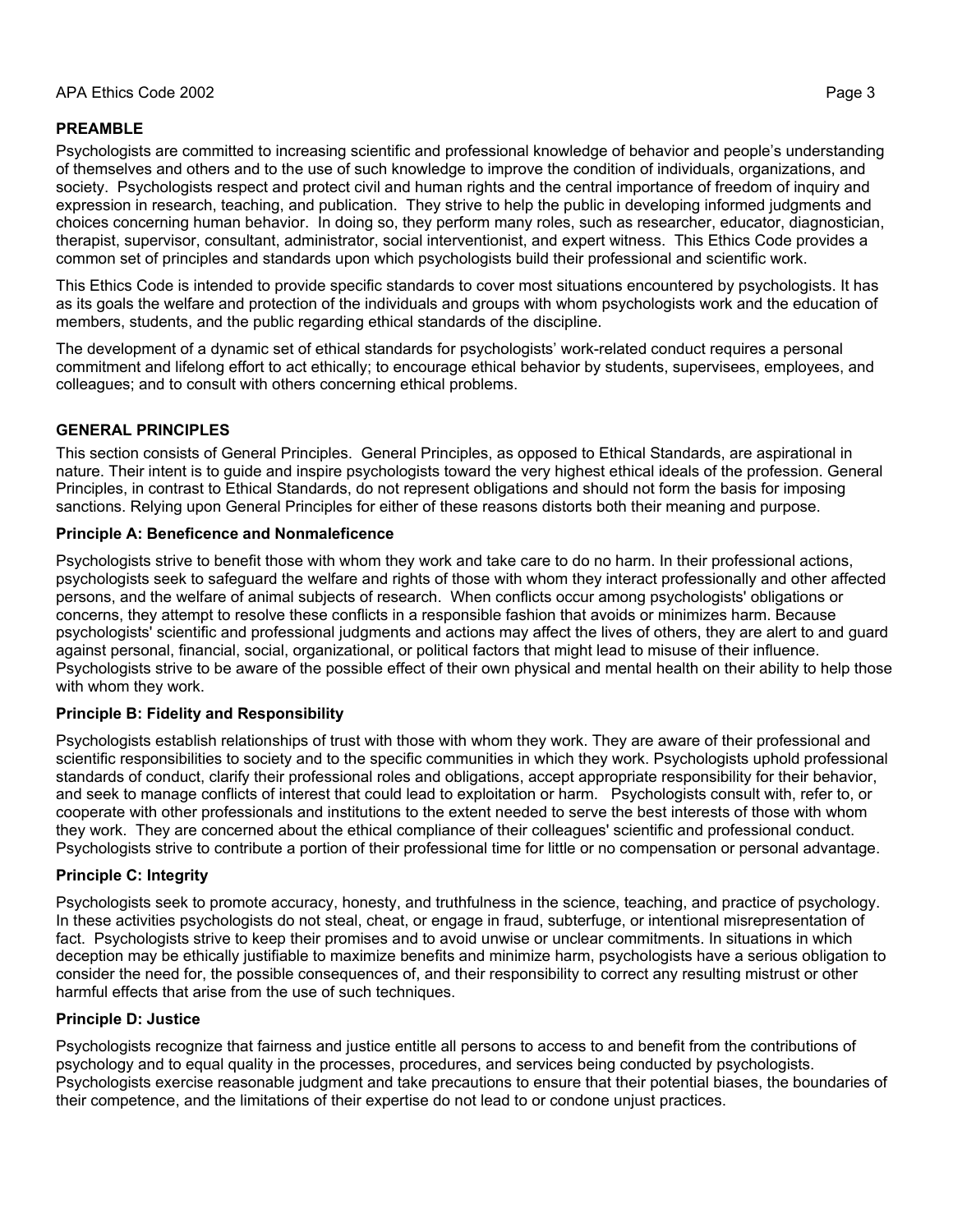### **Principle E: Respect for People's Rights and Dignity**

Psychologists respect the dignity and worth of all people, and the rights of individuals to privacy, confidentiality, and selfdetermination. Psychologists are aware that special safeguards may be necessary to protect the rights and welfare of persons or communities whose vulnerabilities impair autonomous decision making. Psychologists are aware of and respect cultural, individual, and role differences, including those based on age, gender, gender identity, race, ethnicity, culture, national origin, religion, sexual orientation, disability, language, and socioeconomic status and consider these factors when working with members of such groups. Psychologists try to eliminate the effect on their work of biases based on those factors, and they do not knowingly participate in or condone activities of others based upon such prejudices.

# **ETHICAL STANDARDS**

### **1. Resolving Ethical Issues**

# **1.01 Misuse of Psychologists' Work**

If psychologists learn of misuse or misrepresentation of their work, they take reasonable steps to correct or minimize the misuse or misrepresentation.

# **1.02 Conflicts Between Ethics and Law, Regulations, or Other Governing Legal Authority**

If psychologists' ethical responsibilities conflict with law, regulations, or other governing legal authority, psychologists make known their commitment to the Ethics Code and take steps to resolve the conflict. If the conflict is unresolvable via such means, psychologists may adhere to the requirements of the law, regulations, or other governing legal authority.

### **1.03 Conflicts Between Ethics and Organizational Demands**

If the demands of an organization with which psychologists are affiliated or for whom they are working conflict with this Ethics Code, psychologists clarify the nature of the conflict, make known their commitment to the Ethics Code, and to the extent feasible, resolve the conflict in a way that permits adherence to the Ethics Code.

### **1.04 Informal Resolution of Ethical Violations**

When psychologists believe that there may have been an ethical violation by another psychologist, they attempt to resolve the issue by bringing it to the attention of that individual, if an informal resolution appears appropriate and the intervention does not violate any confidentiality rights that may be involved. (See also Standards 1.02, Conflicts Between Ethics and Law, Regulations, or Other Governing Legal Authority, and 1.03, Conflicts Between Ethics and Organizational Demands.)

#### **1.05 Reporting Ethical Violations**

If an apparent ethical violation has substantially harmed or is likely to substantially harm a person or organization and is not appropriate for informal resolution under Standard 1.04, Informal Resolution of Ethical Violations, or is not resolved properly in that fashion, psychologists take further action appropriate to the situation. Such action might include referral to state or national committees on professional ethics, to state licensing boards, or to the appropriate institutional authorities. This standard does not apply when an intervention would violate confidentiality rights or when psychologists have been retained to review the work of another psychologist whose professional conduct is in question. (See also Standard 1.02, Conflicts Between Ethics and Law, Regulations, or Other Governing Legal Authority.)

#### **1.06 Cooperating With Ethics Committees**

Psychologists cooperate in ethics investigations, proceedings, and resulting requirements of the APA or any affiliated state psychological association to which they belong. In doing so, they address any confidentiality issues. Failure to cooperate is itself an ethics violation. However, making a request for deferment of adjudication of an ethics complaint pending the outcome of litigation does not alone constitute noncooperation.

# **1.07 Improper Complaints**

Psychologists do not file or encourage the filing of ethics complaints that are made with reckless disregard for or willful ignorance of facts that would disprove the allegation.

# **1.08 Unfair Discrimination Against Complainants and Respondents**

Psychologists do not deny persons employment, advancement, admissions to academic or other programs, tenure, or promotion, based solely upon their having made or their being the subject of an ethics complaint. This does not preclude taking action based upon the outcome of such proceedings or considering other appropriate information.

# **2. Competence**

# **2.01 Boundaries of Competence**

(a) Psychologists provide services, teach, and conduct research with populations and in areas only within the boundaries of their competence, based on their education, training, supervised experience, consultation, study, or professional experience.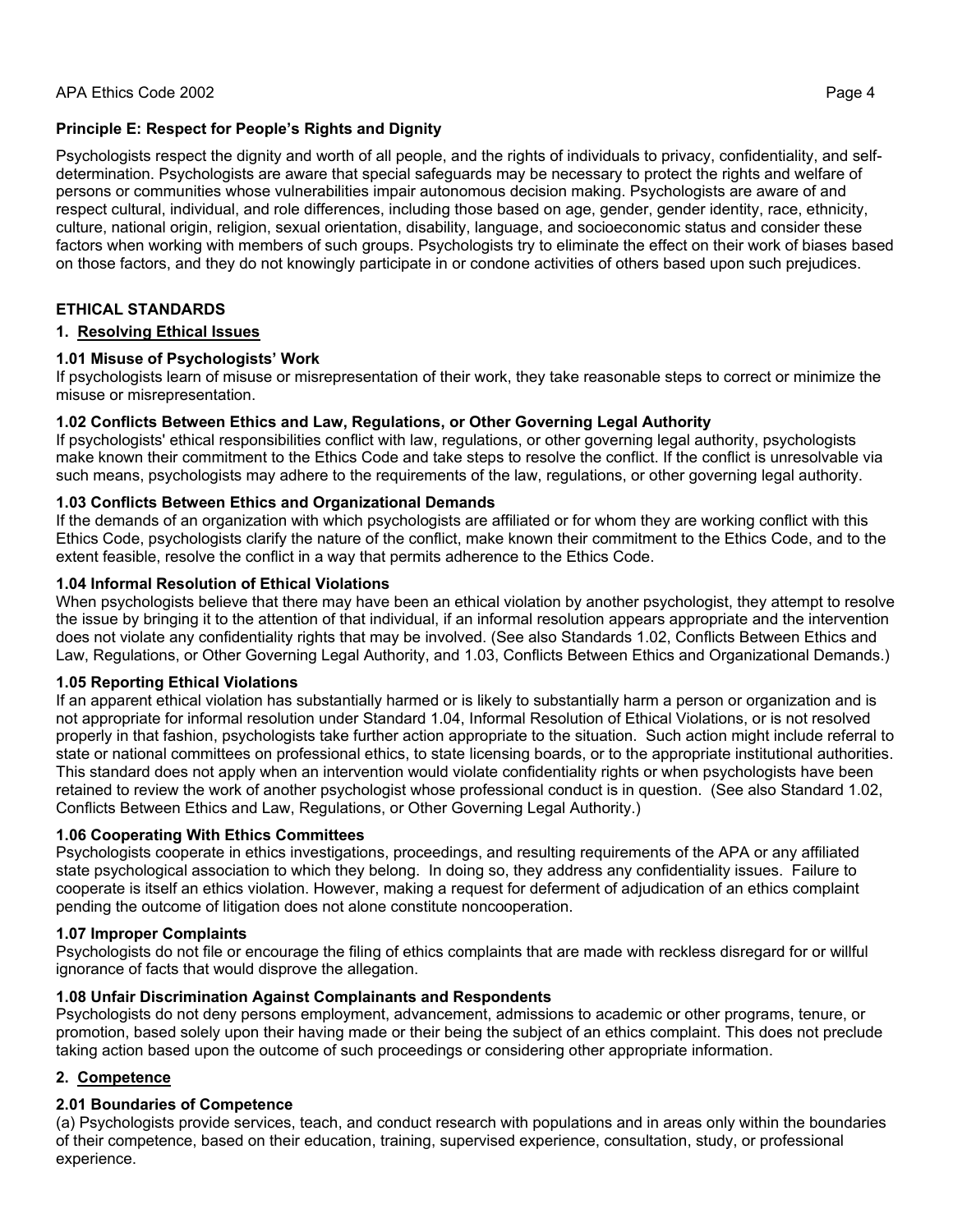(b) Where scientific or professional knowledge in the discipline of psychology establishes that an understanding of factors associated with age, gender, gender identity, race, ethnicity, culture, national origin, religion, sexual orientation, disability, language, or socioeconomic status is essential for effective implementation of their services or research, psychologists have or obtain the training, experience, consultation, or supervision necessary to ensure the competence of their services, or they make appropriate referrals, except as provided in Standard 2.02, Providing Services in Emergencies.

(c) Psychologists planning to provide services, teach, or conduct research involving populations, areas, techniques, or technologies new to them undertake relevant education, training, supervised experience, consultation, or study.

(d) When psychologists are asked to provide services to individuals for whom appropriate mental health services are not available and for which psychologists have not obtained the competence necessary, psychologists with closely related prior training or experience may provide such services in order to ensure that services are not denied if they make a reasonable effort to obtain the competence required by using relevant research, training, consultation, or study.

(e) In those emerging areas in which generally recognized standards for preparatory training do not yet exist, psychologists nevertheless take reasonable steps to ensure the competence of their work and to protect clients/patients, students, supervisees, research participants, organizational clients, and others from harm.

(f) When assuming forensic roles, psychologists are or become reasonably familiar with the judicial or administrative rules governing their roles.

#### **2.02 Providing Services in Emergencies**

In emergencies, when psychologists provide services to individuals for whom other mental health services are not available and for which psychologists have not obtained the necessary training, psychologists may provide such services in order to ensure that services are not denied. The services are discontinued as soon as the emergency has ended or appropriate services are available.

#### **2.03 Maintaining Competence**

Psychologists undertake ongoing efforts to develop and maintain their competence.

### **2.04 Bases for Scientific and Professional Judgments**

Psychologists' work is based upon established scientific and professional knowledge of the discipline. (See also Standards 2.01e, Boundaries of Competence, and 10.01b, Informed Consent to Therapy.)

#### **2.05 Delegation of Work to Others**

Psychologists who delegate work to employees, supervisees, or research or teaching assistants or who use the services of others, such as interpreters, take reasonable steps to (1) avoid delegating such work to persons who have a multiple relationship with those being served that would likely lead to exploitation or loss of objectivity; (2) authorize only those responsibilities that such persons can be expected to perform competently on the basis of their education, training, or experience, either independently or with the level of supervision being provided; and (3) see that such persons perform these services competently. (See also Standards 2.02, Providing Services in Emergencies; 3.05, Multiple Relationships; 4.01, Maintaining Confidentiality; 9.01, Bases for Assessments; 9.02, Use of Assessments; 9.03, Informed Consent in Assessments; and 9.07, Assessment by Unqualified Persons.)

#### **2.06 Personal Problems and Conflicts**

(a) Psychologists refrain from initiating an activity when they know or should know that there is a substantial likelihood that their personal problems will prevent them from performing their work-related activities in a competent manner.

(b) When psychologists become aware of personal problems that may interfere with their performing work-related duties adequately, they take appropriate measures, such as obtaining professional consultation or assistance, and determine whether they should limit, suspend, or terminate their work-related duties. (See also Standard 10.10, Terminating Therapy.)

# **3. Human Relations**

# **3.01 Unfair Discrimination**

In their work-related activities, psychologists do not engage in unfair discrimination based on age, gender, gender identity, race, ethnicity, culture, national origin, religion, sexual orientation, disability, socioeconomic status, or any basis proscribed by law.

#### **3.02 Sexual Harassment**

Psychologists do not engage in sexual harassment. Sexual harassment is sexual solicitation, physical advances, or verbal or nonverbal conduct that is sexual in nature, that occurs in connection with the psychologist's activities or roles as a psychologist, and that either (1) is unwelcome, is offensive, or creates a hostile workplace or educational environment, and the psychologist knows or is told this or (2) is sufficiently severe or intense to be abusive to a reasonable person in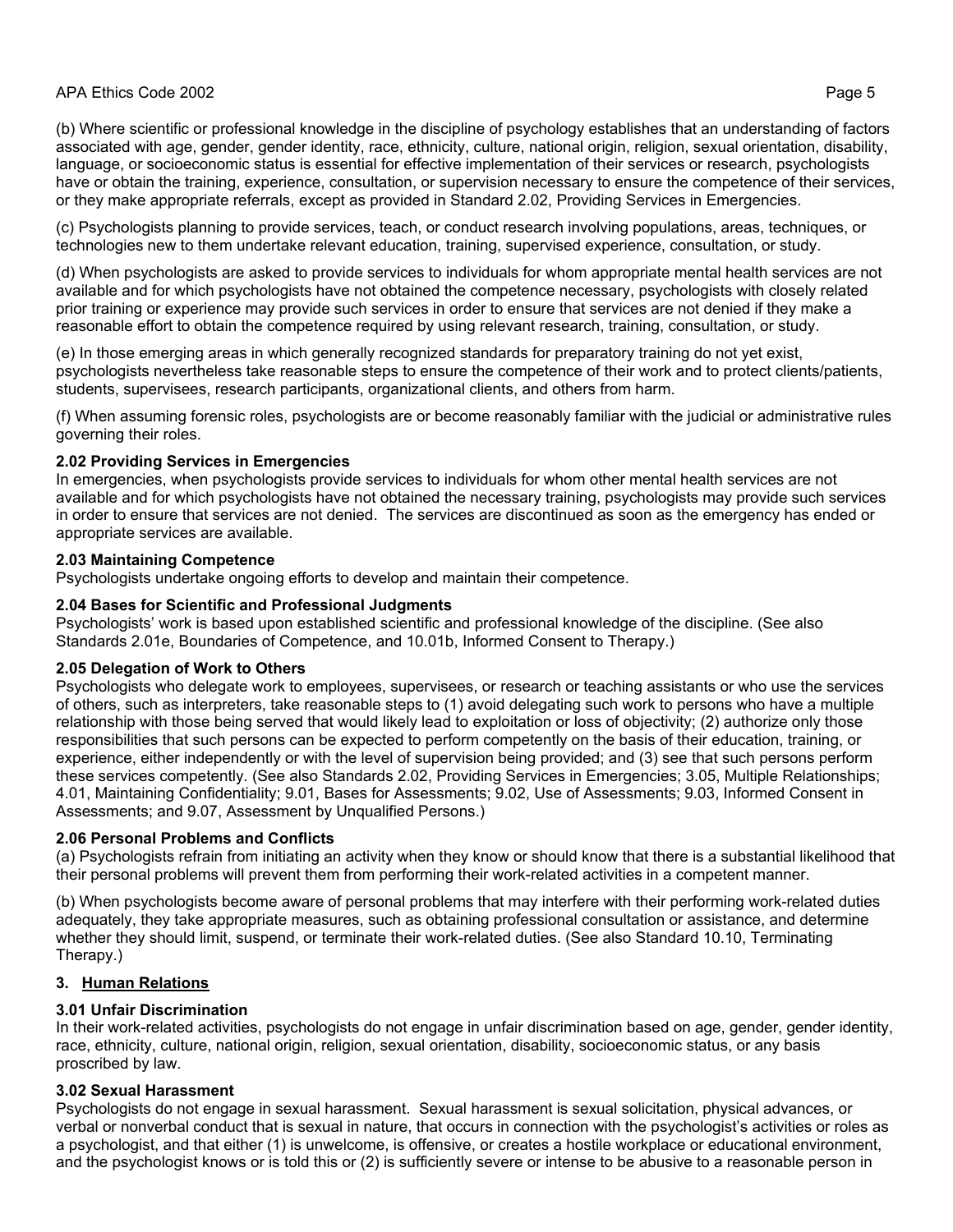the context. Sexual harassment can consist of a single intense or severe act or of multiple persistent or pervasive acts. (See also Standard 1.08, Unfair Discrimination Against Complainants and Respondents.)

### **3.03 Other Harassment**

Psychologists do not knowingly engage in behavior that is harassing or demeaning to persons with whom they interact in their work based on factors such as those persons' age, gender, gender identity, race, ethnicity, culture, national origin, religion, sexual orientation, disability, language, or socioeconomic status.

### **3.04 Avoiding Harm**

Psychologists take reasonable steps to avoid harming their clients/patients, students, supervisees, research participants, organizational clients, and others with whom they work, and to minimize harm where it is foreseeable and unavoidable.

### **3.05 Multiple Relationships**

(a) A multiple relationship occurs when a psychologist is in a professional role with a person and (1) at the same time is in another role with the same person, (2) at the same time is in a relationship with a person closely associated with or related to the person with whom the psychologist has the professional relationship, or (3) promises to enter into another relationship in the future with the person or a person closely associated with or related to the person.

 A psychologist refrains from entering into a multiple relationship if the multiple relationship could reasonably be expected to impair the psychologist's objectivity, competence, or effectiveness in performing his or her functions as a psychologist, or otherwise risks exploitation or harm to the person with whom the professional relationship exists.

 Multiple relationships that would not reasonably be expected to cause impairment or risk exploitation or harm are not unethical.

(b) If a psychologist finds that, due to unforeseen factors, a potentially harmful multiple relationship has arisen, the psychologist takes reasonable steps to resolve it with due regard for the best interests of the affected person and maximal compliance with the Ethics Code.

(c) When psychologists are required by law, institutional policy, or extraordinary circumstances to serve in more than one role in judicial or administrative proceedings, at the outset they clarify role expectations and the extent of confidentiality and thereafter as changes occur. (See also Standards 3.04, Avoiding Harm, and 3.07, Third-Party Requests for Services.)

#### **3.06 Conflict of Interest**

Psychologists refrain from taking on a professional role when personal, scientific, professional, legal, financial, or other interests or relationships could reasonably be expected to (1) impair their objectivity, competence, or effectiveness in performing their functions as psychologists or (2) expose the person or organization with whom the professional relationship exists to harm or exploitation.

# **3.07 Third-Party Requests for Services**

When psychologists agree to provide services to a person or entity at the request of a third party, psychologists attempt to clarify at the outset of the service the nature of the relationship with all individuals or organizations involved. This clarification includes the role of the psychologist (e.g., therapist, consultant, diagnostician, or expert witness), an identification of who is the client, the probable uses of the services provided or the information obtained, and the fact that there may be limits to confidentiality. (See also Standards 3.05, Multiple Relationships, and 4.02, Discussing the Limits of Confidentiality.)

# **3.08 Exploitative Relationships**

Psychologists do not exploit persons over whom they have supervisory, evaluative, or other authority such as clients/patients, students, supervisees, research participants, and employees. (See also Standards 3.05, Multiple Relationships; 6.04, Fees and Financial Arrangements; 6.05, Barter With Clients/Patients; 7.07, Sexual Relationships With Students and Supervisees; 10.05, Sexual Intimacies With Current Therapy Clients/Patients; 10.06, Sexual Intimacies With Relatives or Significant Others of Current Therapy Clients/Patients; 10.07, Therapy With Former Sexual Partners; and 10.08, Sexual Intimacies With Former Therapy Clients/Patients.)

# **3.09 Cooperation With Other Professionals**

When indicated and professionally appropriate, psychologists cooperate with other professionals in order to serve their clients/patients effectively and appropriately. (See also Standard 4.05, Disclosures.)

# **3.10 Informed Consent**

(a) When psychologists conduct research or provide assessment, therapy, counseling, or consulting services in person or via electronic transmission or other forms of communication, they obtain the informed consent of the individual or individuals using language that is reasonably understandable to that person or persons except when conducting such activities without consent is mandated by law or governmental regulation or as otherwise provided in this Ethics Code.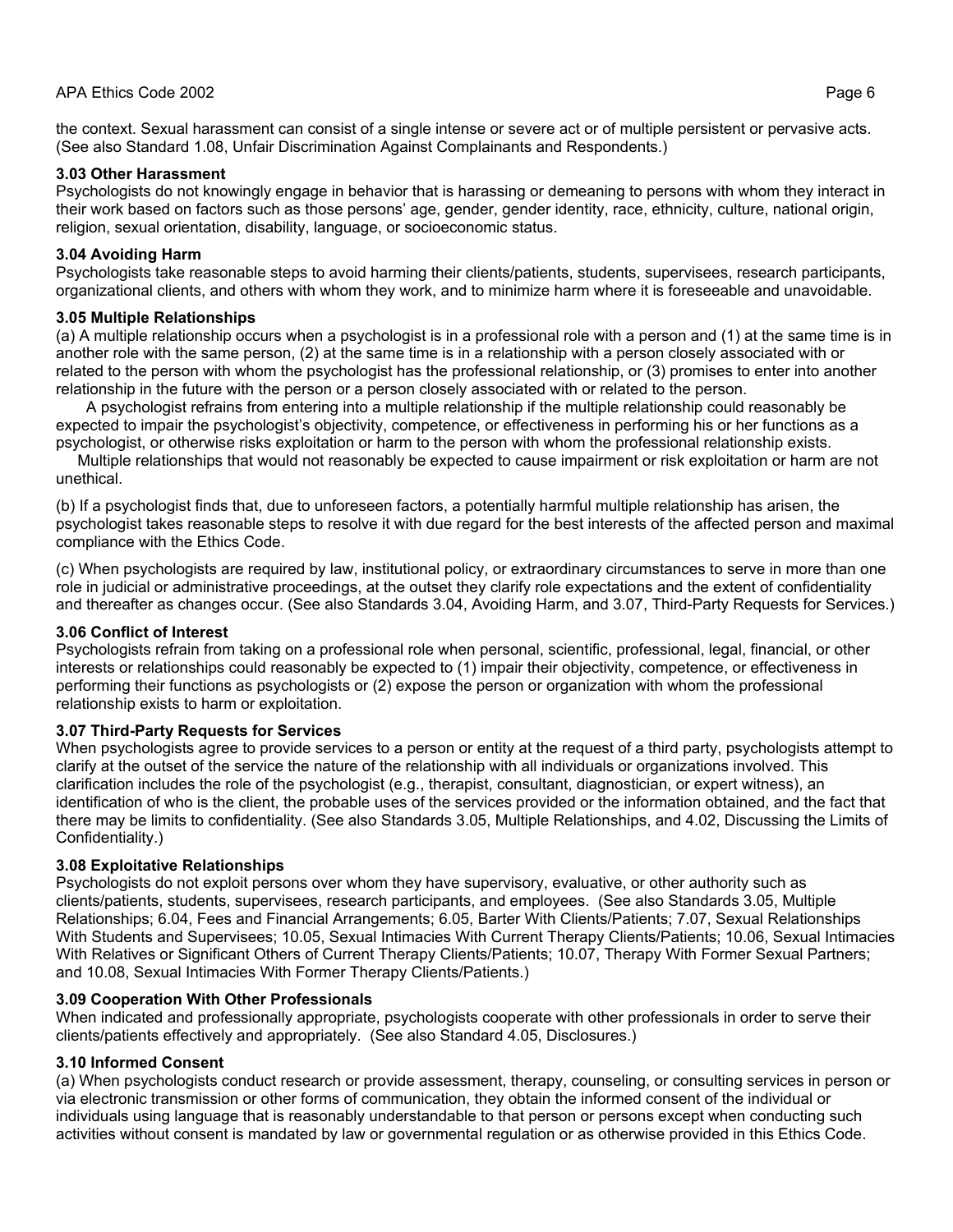(See also Standards 8.02, Informed Consent to Research; 9.03, Informed Consent in Assessments; and 10.01, Informed Consent to Therapy.)

(b) For persons who are legally incapable of giving informed consent, psychologists nevertheless (1) provide an appropriate explanation, (2) seek the individual's assent, (3) consider such persons' preferences and best interests, and (4) obtain appropriate permission from a legally authorized person, if such substitute consent is permitted or required by law. When consent by a legally authorized person is not permitted or required by law, psychologists take reasonable steps to protect the individual's rights and welfare.

(c) When psychological services are court ordered or otherwise mandated, psychologists inform the individual of the nature of the anticipated services, including whether the services are court ordered or mandated and any limits of confidentiality, before proceeding.

(d) Psychologists appropriately document written or oral consent, permission, and assent. (See also Standards 8.02, Informed Consent to Research; 9.03, Informed Consent in Assessments; and 10.01, Informed Consent to Therapy.)

### **3.11 Psychological Services Delivered To or Through Organizations**

(a) Psychologists delivering services to or through organizations provide information beforehand to clients and when appropriate those directly affected by the services about (1) the nature and objectives of the services, (2) the intended recipients, (3) which of the individuals are clients, (4) the relationship the psychologist will have with each person and the organization, (5) the probable uses of services provided and information obtained, (6) who will have access to the information, and (7) limits of confidentiality. As soon as feasible, they provide information about the results and conclusions of such services to appropriate persons.

(b) If psychologists will be precluded by law or by organizational roles from providing such information to particular individuals or groups, they so inform those individuals or groups at the outset of the service.

### **3.12 Interruption of Psychological Services**

Unless otherwise covered by contract, psychologists make reasonable efforts to plan for facilitating services in the event that psychological services are interrupted by factors such as the psychologist's illness, death, unavailability, relocation, or retirement or by the client's/patient's relocation or financial limitations. (See also Standard 6.02c, Maintenance, Dissemination, and Disposal of Confidential Records of Professional and Scientific Work.)

# **4. Privacy And Confidentiality**

#### **4.01 Maintaining Confidentiality**

Psychologists have a primary obligation and take reasonable precautions to protect confidential information obtained through or stored in any medium, recognizing that the extent and limits of confidentiality may be regulated by law or established by institutional rules or professional or scientific relationship. (See also Standard 2.05, Delegation of Work to Others.)

#### **4.02 Discussing the Limits of Confidentiality**

(a) Psychologists discuss with persons (including, to the extent feasible, persons who are legally incapable of giving informed consent and their legal representatives) and organizations with whom they establish a scientific or professional relationship (1) the relevant limits of confidentiality and (2) the foreseeable uses of the information generated through their psychological activities. (See also Standard 3.10, Informed Consent.)

(b) Unless it is not feasible or is contraindicated, the discussion of confidentiality occurs at the outset of the relationship and thereafter as new circumstances may warrant.

(c) Psychologists who offer services, products, or information via electronic transmission inform clients/patients of the risks to privacy and limits of confidentiality.

#### **4.03 Recording**

Before recording the voices or images of individuals to whom they provide services, psychologists obtain permission from all such persons or their legal representatives. (See also Standards 8.03, Informed Consent for Recording Voices and Images in Research; 8.05, Dispensing With Informed Consent for Research; and 8.07, Deception in Research.)

#### **4.04 Minimizing Intrusions on Privacy**

(a) Psychologists include in written and oral reports and consultations, only information germane to the purpose for which the communication is made.

(b) Psychologists discuss confidential information obtained in their work only for appropriate scientific or professional purposes and only with persons clearly concerned with such matters.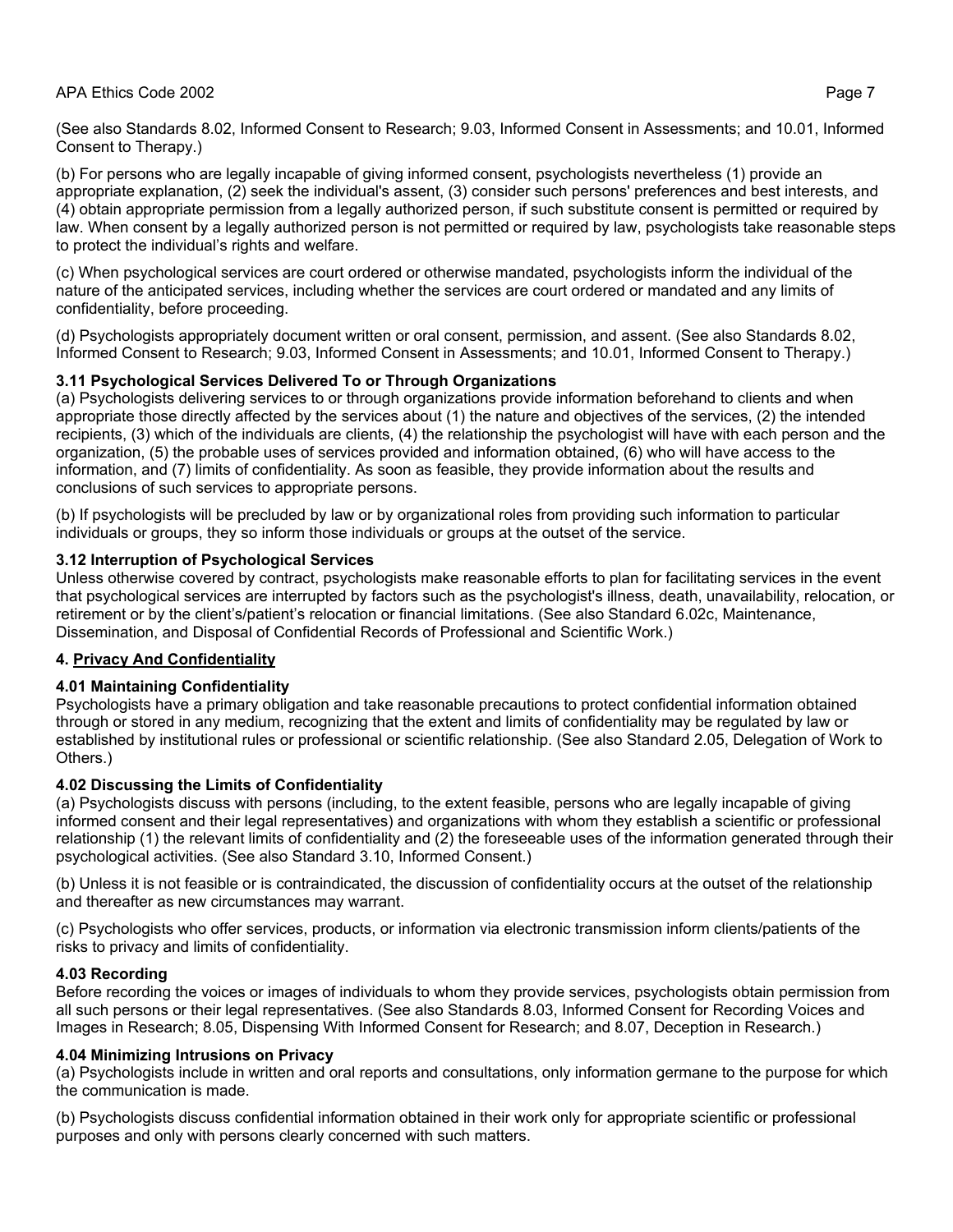### **4.05 Disclosures**

(a) Psychologists may disclose confidential information with the appropriate consent of the organizational client, the individual client/patient, or another legally authorized person on behalf of the client/patient unless prohibited by law.

(b) Psychologists disclose confidential information without the consent of the individual only as mandated by law, or where permitted by law for a valid purpose such as to (1) provide needed professional services; (2) obtain appropriate professional consultations; (3) protect the client/patient, psychologist, or others from harm; or (4) obtain payment for services from a client/patient, in which instance disclosure is limited to the minimum that is necessary to achieve the purpose. (See also Standard 6.04e, Fees and Financial Arrangements.)

# **4.06 Consultations**

When consulting with colleagues, (1) psychologists do not disclose confidential information that reasonably could lead to the identification of a client/patient, research participant, or other person or organization with whom they have a confidential relationship unless they have obtained the prior consent of the person or organization or the disclosure cannot be avoided, and (2) they disclose information only to the extent necessary to achieve the purposes of the consultation. (See also Standard 4.01, Maintaining Confidentiality.)

# **4.07 Use of Confidential Information for Didactic or Other Purposes**

Psychologists do not disclose in their writings, lectures, or other public media, confidential, personally identifiable information concerning their clients/patients, students, research participants, organizational clients, or other recipients of their services that they obtained during the course of their work, unless (1) they take reasonable steps to disguise the person or organization, (2) the person or organization has consented in writing, or (3) there is legal authorization for doing so.

### **5. Advertising and Other Public Statements**

### **5.01 Avoidance of False or Deceptive Statements**

(a) Public statements include but are not limited to paid or unpaid advertising, product endorsements, grant applications, licensing applications, other credentialing applications, brochures, printed matter, directory listings, personal resumes or curricula vitae, or comments for use in media such as print or electronic transmission, statements in legal proceedings, lectures and public oral presentations, and published materials. Psychologists do not knowingly make public statements that are false, deceptive, or fraudulent concerning their research, practice, or other work activities or those of persons or organizations with which they are affiliated.

(b) Psychologists do not make false, deceptive, or fraudulent statements concerning (1) their training, experience, or competence; (2) their academic degrees; (3) their credentials; (4) their institutional or association affiliations; (5) their services; (6) the scientific or clinical basis for, or results or degree of success of, their services; (7) their fees; or (8) their publications or research findings.

(c) Psychologists claim degrees as credentials for their health services only if those degrees (1) were earned from a regionally accredited educational institution or (2) were the basis for psychology licensure by the state in which they practice.

# **5.02 Statements by Others**

(a) Psychologists who engage others to create or place public statements that promote their professional practice, products, or activities retain professional responsibility for such statements.

(b) Psychologists do not compensate employees of press, radio, television, or other communication media in return for publicity in a news item. (See also Standard 1.01, Misuse of Psychologists' Work.)

(c) A paid advertisement relating to psychologists' activities must be identified or clearly recognizable as such.

# **5.03 Descriptions of Workshops and Non-Degree-Granting Educational Programs**

To the degree to which they exercise control, psychologists responsible for announcements, catalogs, brochures, or advertisements describing workshops, seminars, or other non-degree-granting educational programs ensure that they accurately describe the audience for which the program is intended, the educational objectives, the presenters, and the fees involved.

#### **5.04 Media Presentations**

When psychologists provide public advice or comment via print, internet, or other electronic transmission, they take precautions to ensure that statements (1) are based on their professional knowledge, training, or experience in accord with appropriate psychological literature and practice; (2) are otherwise consistent with this Ethics Code; and (3) do not indicate that a professional relationship has been established with the recipient. (See also Standard 2.04, Bases for Scientific and Professional Judgments.)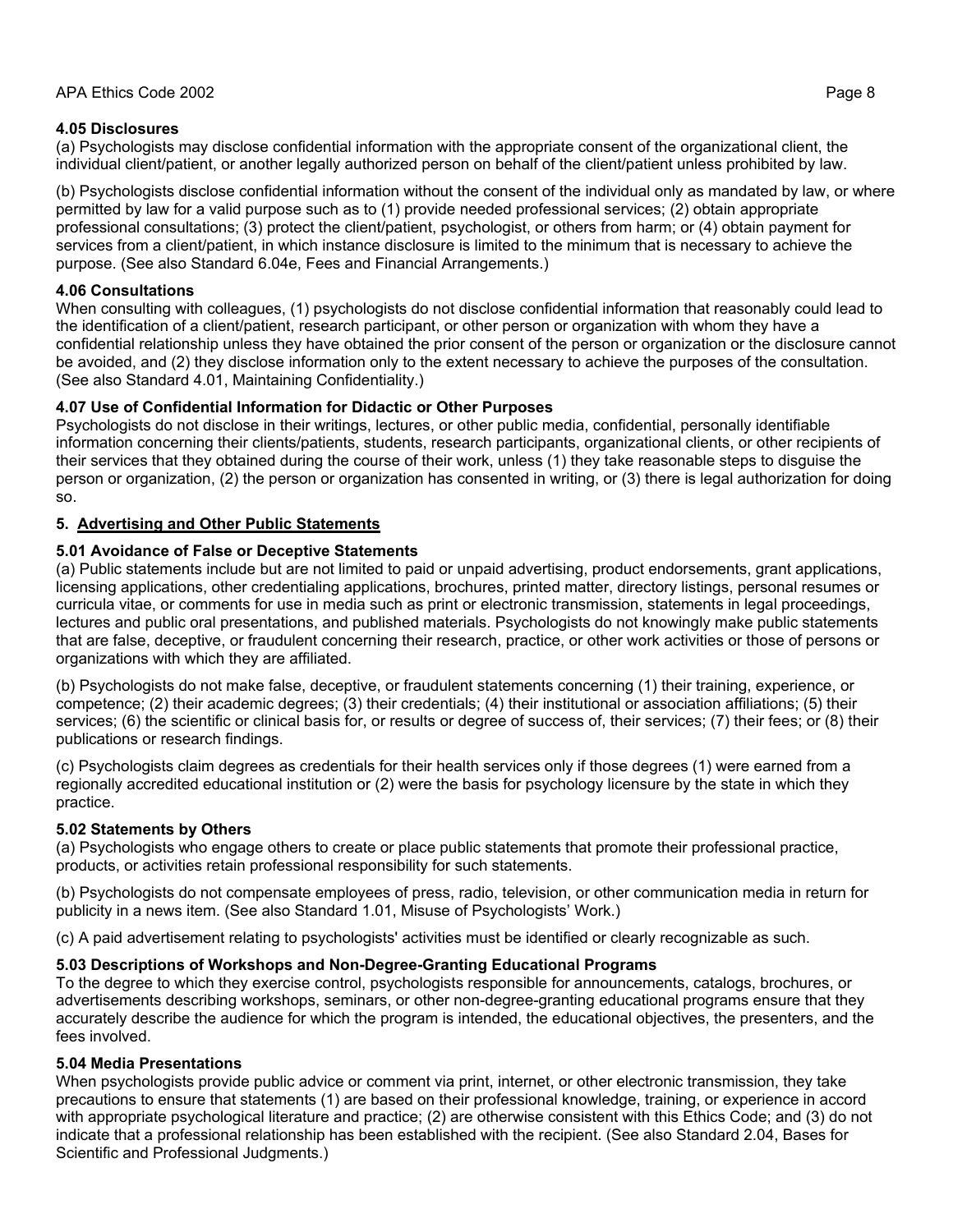# **5.05 Testimonials**

Psychologists do not solicit testimonials from current therapy clients/patients or other persons who because of their particular circumstances are vulnerable to undue influence.

### **5.06 In-Person Solicitation**

Psychologists do not engage, directly or through agents, in uninvited in-person solicitation of business from actual or potential therapy clients/patients or other persons who because of their particular circumstances are vulnerable to undue influence. However, this prohibition does not preclude (1) attempting to implement appropriate collateral contacts for the purpose of benefiting an already engaged therapy client/patient or (2) providing disaster or community outreach services.

### **6. Record Keeping and Fees**

### **6.01 Documentation of Professional and Scientific Work and Maintenance of Records**

Psychologists create, and to the extent the records are under their control, maintain, disseminate, store, retain, and dispose of records and data relating to their professional and scientific work in order to (1) facilitate provision of services later by them or by other professionals, (2) allow for replication of research design and analyses, (3) meet institutional requirements, (4) ensure accuracy of billing and payments, and (5) ensure compliance with law. (See also Standard 4.01, Maintaining Confidentiality.)

# **6.02 Maintenance, Dissemination, and Disposal of Confidential Records of Professional and Scientific Work**

(a) Psychologists maintain confidentiality in creating, storing, accessing, transferring, and disposing of records under their control, whether these are written, automated, or in any other medium. (See also Standards 4.01, Maintaining Confidentiality, and 6.01, Documentation of Professional and Scientific Work and Maintenance of Records.)

(b) If confidential information concerning recipients of psychological services is entered into databases or systems of records available to persons whose access has not been consented to by the recipient, psychologists use coding or other techniques to avoid the inclusion of personal identifiers.

(c) Psychologists make plans in advance to facilitate the appropriate transfer and to protect the confidentiality of records and data in the event of psychologists' withdrawal from positions or practice. (See also Standards 3.12, Interruption of Psychological Services, and 10.09, Interruption of Therapy.)

#### **6.03 Withholding Records for Nonpayment**

Psychologists may not withhold records under their control that are requested and needed for a client's/patient's emergency treatment solely because payment has not been received.

#### **6.04 Fees and Financial Arrangements**

(a) As early as is feasible in a professional or scientific relationship, psychologists and recipients of psychological services reach an agreement specifying compensation and billing arrangements.

(b) Psychologists' fee practices are consistent with law.

(c) Psychologists do not misrepresent their fees.

(d) If limitations to services can be anticipated because of limitations in financing, this is discussed with the recipient of services as early as is feasible. (See also Standards 10.09, Interruption of Therapy, and 10.10, Terminating Therapy.)

(e) If the recipient of services does not pay for services as agreed, and if psychologists intend to use collection agencies or legal measures to collect the fees, psychologists first inform the person that such measures will be taken and provide that person an opportunity to make prompt payment. (See also Standards 4.05, Disclosures; 6.03, Withholding Records for Nonpayment; and 10.01, Informed Consent to Therapy.)

#### **6.05 Barter With Clients/Patients**

Barter is the acceptance of goods, services, or other nonmonetary remuneration from clients/patients in return for psychological services. Psychologists may barter only if (1) it is not clinically contraindicated, and (2) the resulting arrangement is not exploitative. (See also Standards 3.05, Multiple Relationships, and 6.04, Fees and Financial Arrangements.)

# **6.06 Accuracy in Reports to Payors and Funding Sources**

In their reports to payors for services or sources of research funding, psychologists take reasonable steps to ensure the accurate reporting of the nature of the service provided or research conducted, the fees, charges, or payments, and where applicable, the identity of the provider, the findings, and the diagnosis. (See also Standards 4.01, Maintaining Confidentiality; 4.04, Minimizing Intrusions on Privacy; and 4.05, Disclosures.)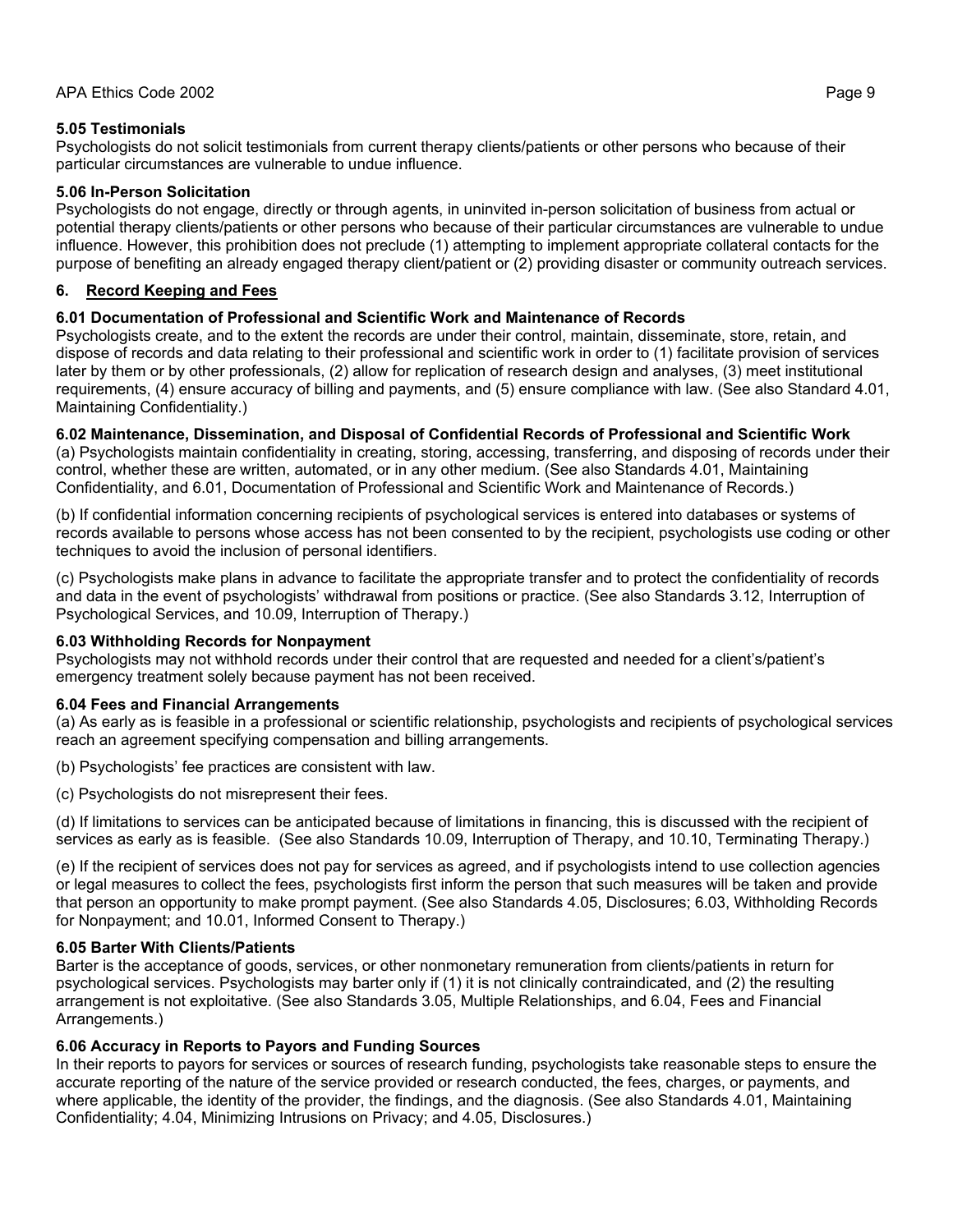# **6.07 Referrals and Fees**

When psychologists pay, receive payment from, or divide fees with another professional, other than in an employeremployee relationship, the payment to each is based on the services provided (clinical, consultative, administrative, or other) and is not based on the referral itself. (See also Standard 3.09, Cooperation With Other Professionals.)

# **7. Education and Training**

# **7.01 Design of Education and Training Programs**

Psychologists responsible for education and training programs take reasonable steps to ensure that the programs are designed to provide the appropriate knowledge and proper experiences, and to meet the requirements for licensure, certification, or other goals for which claims are made by the program. (See also Standard 5.03, Descriptions of Workshops and Non-Degree-Granting Educational Programs.)

# **7.02 Descriptions of Education and Training Programs**

Psychologists responsible for education and training programs take reasonable steps to ensure that there is a current and accurate description of the program content (including participation in required course- or program-related counseling, psychotherapy, experiential groups, consulting projects, or community service), training goals and objectives, stipends and benefits, and requirements that must be met for satisfactory completion of the program. This information must be made readily available to all interested parties.

# **7.03 Accuracy in Teaching**

(a) Psychologists take reasonable steps to ensure that course syllabi are accurate regarding the subject matter to be covered, bases for evaluating progress, and the nature of course experiences. This standard does not preclude an instructor from modifying course content or requirements when the instructor considers it pedagogically necessary or desirable, so long as students are made aware of these modifications in a manner that enables them to fulfill course requirements. (See also Standard 5.01, Avoidance of False or Deceptive Statements.)

(b) When engaged in teaching or training, psychologists present psychological information accurately. (See also Standard 2.03, Maintaining Competence.)

# **7.04 Student Disclosure of Personal Information**

Psychologists do not require students or supervisees to disclose personal information in course- or program-related activities, either orally or in writing, regarding sexual history, history of abuse and neglect, psychological treatment, and relationships with parents, peers, and spouses or significant others except if (1) the program or training facility has clearly identified this requirement in its admissions and program materials or (2) the information is necessary to evaluate or obtain assistance for students whose personal problems could reasonably be judged to be preventing them from performing their training- or professionally related activities in a competent manner or posing a threat to the students or others.

# **7.05 Mandatory Individual or Group Therapy**

(a) When individual or group therapy is a program or course requirement, psychologists responsible for that program allow students in undergraduate and graduate programs the option of selecting such therapy from practitioners unaffiliated with the program. (See also Standard 7.02, Descriptions of Education and Training Programs.)

(b) Faculty who are or are likely to be responsible for evaluating students' academic performance do not themselves provide that therapy. (See also Standard 3.05, Multiple Relationships.)

# **7.06 Assessing Student and Supervisee Performance**

(a) In academic and supervisory relationships, psychologists establish a timely and specific process for providing feedback to students and supervisees. Information regarding the process is provided to the student at the beginning of supervision.

(b) Psychologists evaluate students and supervisees on the basis of their actual performance on relevant and established program requirements.

# **7.07 Sexual Relationships With Students and Supervisees**

Psychologists do not engage in sexual relationships with students or supervisees who are in their department, agency, or training center or over whom psychologists have or are likely to have evaluative authority. (See also Standard 3.05, Multiple Relationships.)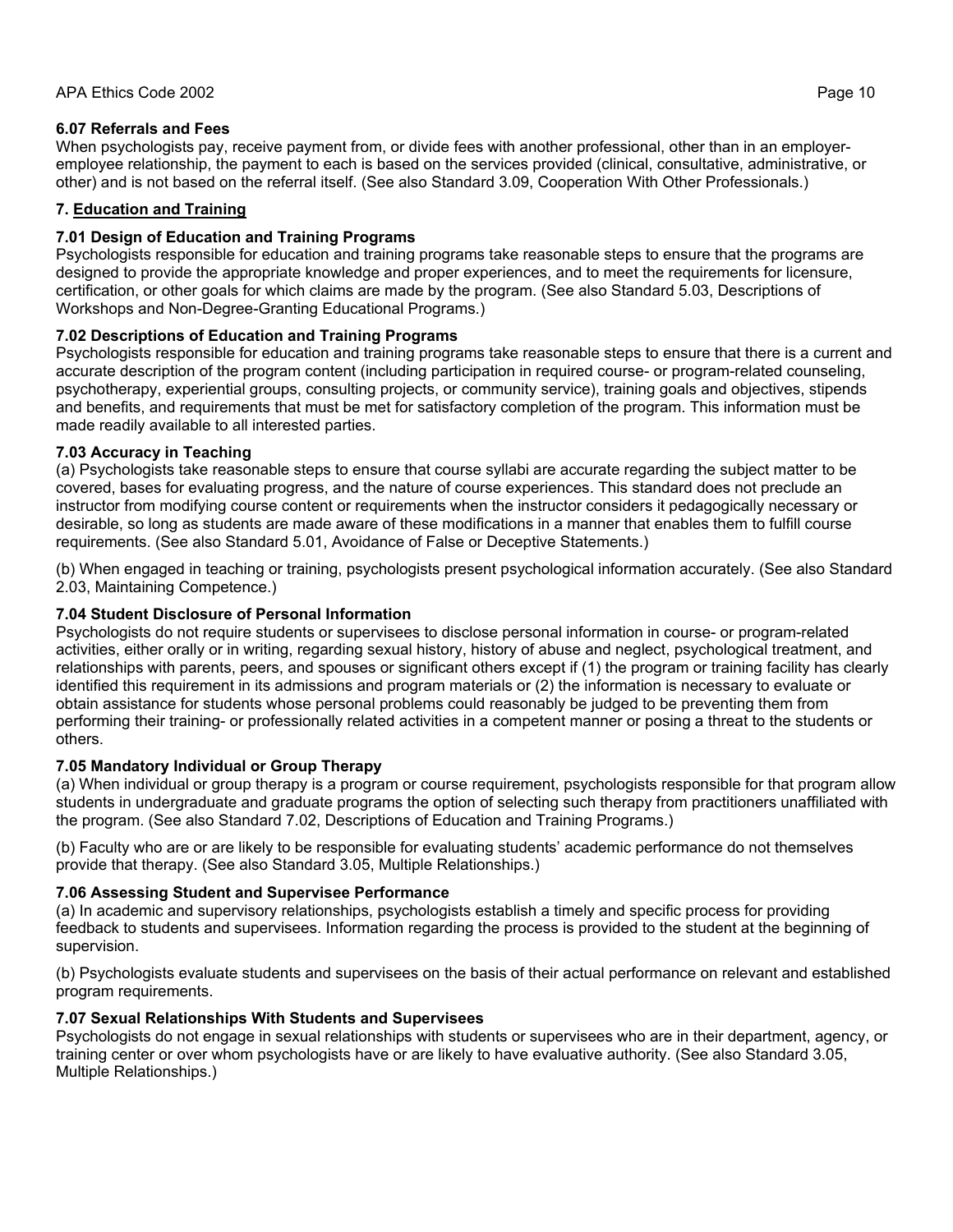# **8. Research and Publication**

### **8.01 Institutional Approval**

When institutional approval is required, psychologists provide accurate information about their research proposals and obtain approval prior to conducting the research. They conduct the research in accordance with the approved research protocol.

### **8.02 Informed Consent to Research**

(a) When obtaining informed consent as required in Standard 3.10, Informed Consent, psychologists inform participants about (1) the purpose of the research, expected duration, and procedures; (2) their right to decline to participate and to withdraw from the research once participation has begun; (3) the foreseeable consequences of declining or withdrawing; (4) reasonably foreseeable factors that may be expected to influence their willingness to participate such as potential risks, discomfort, or adverse effects; (5) any prospective research benefits; (6) limits of confidentiality; (7) incentives for participation; and (8) whom to contact for questions about the research and research participants' rights. They provide opportunity for the prospective participants to ask questions and receive answers. (See also Standards 8.03, Informed Consent for Recording Voices and Images in Research; 8.05, Dispensing With Informed Consent for Research; and 8.07, Deception in Research.)

(b) Psychologists conducting intervention research involving the use of experimental treatments clarify to participants at the outset of the research (1) the experimental nature of the treatment; (2) the services that will or will not be available to the control group(s) if appropriate; (3) the means by which assignment to treatment and control groups will be made; (4) available treatment alternatives if an individual does not wish to participate in the research or wishes to withdraw once a study has begun; and (5) compensation for or monetary costs of participating including, if appropriate, whether reimbursement from the participant or a third-party payor will be sought. (See also Standard 8.02a, Informed Consent to Research.)

# **8.03 Informed Consent for Recording Voices and Images in Research**

Psychologists obtain informed consent from research participants prior to recording their voices or images for data collection unless (1) the research consists solely of naturalistic observations in public places, and it is not anticipated that the recording will be used in a manner that could cause personal identification or harm, or (2) the research design includes deception, and consent for the use of the recording is obtained during debriefing. (See also Standard 8.07, Deception in Research.)

#### **8.04 Client/Patient, Student, and Subordinate Research Participants**

(a) When psychologists conduct research with clients/patients, students, or subordinates as participants, psychologists take steps to protect the prospective participants from adverse consequences of declining or withdrawing from participation.

(b) When research participation is a course requirement or an opportunity for extra credit, the prospective participant is given the choice of equitable alternative activities.

### **8.05 Dispensing With Informed Consent for Research**

Psychologists may dispense with informed consent only (1) where research would not reasonably be assumed to create distress or harm and involves (a) the study of normal educational practices, curricula, or classroom management methods conducted in educational settings; (b) only anonymous questionnaires, naturalistic observations, or archival research for which disclosure of responses would not place participants at risk of criminal or civil liability or damage their financial standing, employability, or reputation, and confidentiality is protected; or (c) the study of factors related to job or organization effectiveness conducted in organizational settings for which there is no risk to participants' employability, and confidentiality is protected or (2) where otherwise permitted by law or federal or institutional regulations.

# **8.06 Offering Inducements for Research Participation**

(a) Psychologists make reasonable efforts to avoid offering excessive or inappropriate financial or other inducements for research participation when such inducements are likely to coerce participation.

(b) When offering professional services as an inducement for research participation, psychologists clarify the nature of the services, as well as the risks, obligations, and limitations. (See also Standard 6.05, Barter With Clients/Patients.)

#### **8.07 Deception in Research**

(a) Psychologists do not conduct a study involving deception unless they have determined that the use of deceptive techniques is justified by the study's significant prospective scientific, educational, or applied value and that effective nondeceptive alternative procedures are not feasible.

(b) Psychologists do not deceive prospective participants about research that is reasonably expected to cause physical pain or severe emotional distress.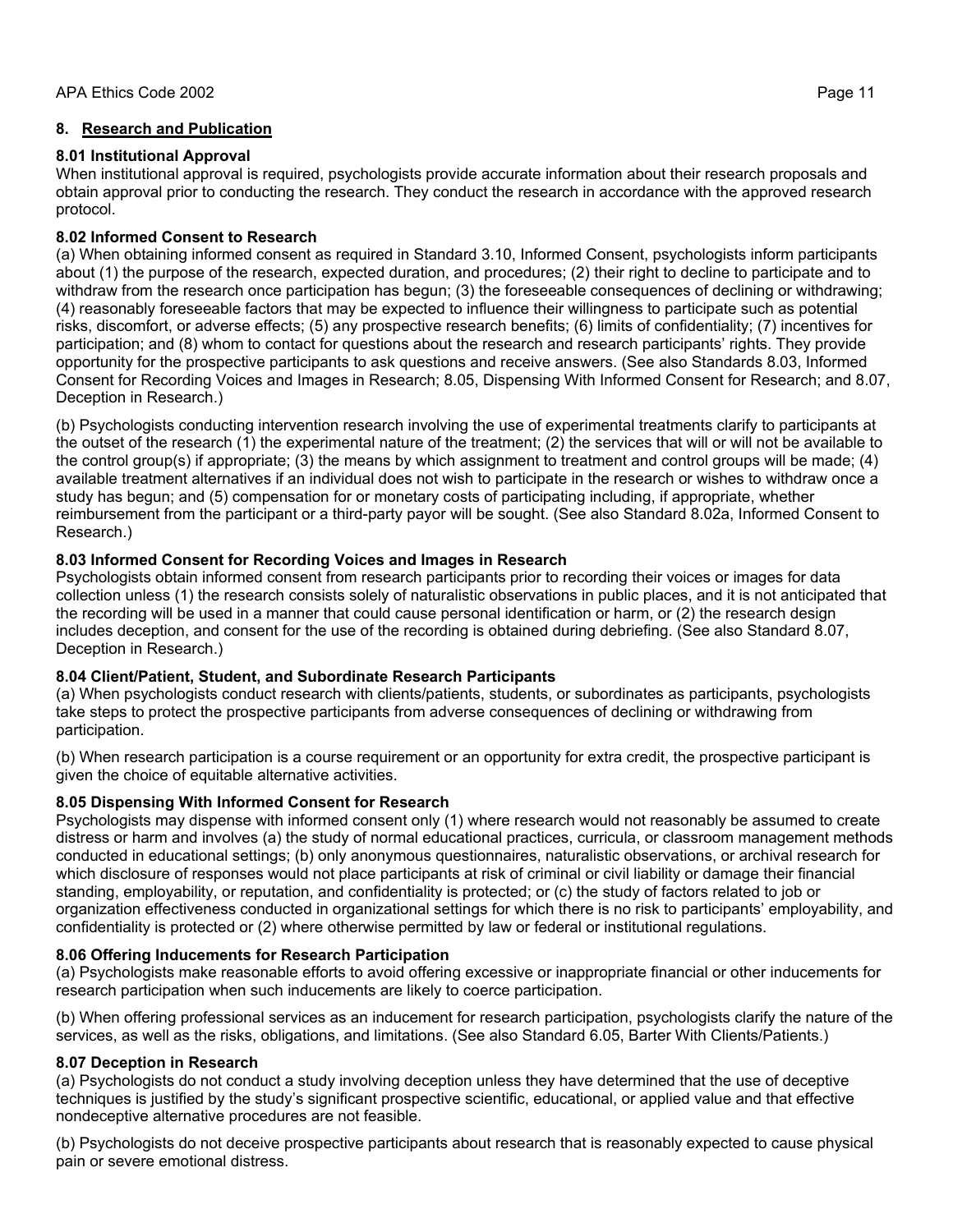(c) Psychologists explain any deception that is an integral feature of the design and conduct of an experiment to participants as early as is feasible, preferably at the conclusion of their participation, but no later than at the conclusion of the data collection, and permit participants to withdraw their data. (See also Standard 8.08, Debriefing.)

### **8.08 Debriefing**

(a) Psychologists provide a prompt opportunity for participants to obtain appropriate information about the nature, results, and conclusions of the research, and they take reasonable steps to correct any misconceptions that participants may have of which the psychologists are aware.

(b) If scientific or humane values justify delaying or withholding this information, psychologists take reasonable measures to reduce the risk of harm.

(c) When psychologists become aware that research procedures have harmed a participant, they take reasonable steps to minimize the harm.

#### **8.09 Humane Care and Use of Animals in Research**

(a) Psychologists acquire, care for, use, and dispose of animals in compliance with current federal, state, and local laws and regulations, and with professional standards.

(b) Psychologists trained in research methods and experienced in the care of laboratory animals supervise all procedures involving animals and are responsible for ensuring appropriate consideration of their comfort, health, and humane treatment.

(c) Psychologists ensure that all individuals under their supervision who are using animals have received instruction in research methods and in the care, maintenance, and handling of the species being used, to the extent appropriate to their role. (See also Standard 2.05, Delegation of Work to Others.)

(d) Psychologists make reasonable efforts to minimize the discomfort, infection, illness, and pain of animal subjects.

(e) Psychologists use a procedure subjecting animals to pain, stress, or privation only when an alternative procedure is unavailable and the goal is justified by its prospective scientific, educational, or applied value.

(f) Psychologists perform surgical procedures under appropriate anesthesia and follow techniques to avoid infection and minimize pain during and after surgery.

(g) When it is appropriate that an animal's life be terminated, psychologists proceed rapidly, with an effort to minimize pain and in accordance with accepted procedures.

#### **8.10 Reporting Research Results**

(a) Psychologists do not fabricate data. (See also Standard 5.01a, Avoidance of False or Deceptive Statements.)

(b) If psychologists discover significant errors in their published data, they take reasonable steps to correct such errors in a correction, retraction, erratum, or other appropriate publication means.

#### **8.11 Plagiarism**

Psychologists do not present portions of another's work or data as their own, even if the other work or data source is cited occasionally.

#### **8.12 Publication Credit**

(a) Psychologists take responsibility and credit, including authorship credit, only for work they have actually performed or to which they have substantially contributed. (See also Standard 8.12b, Publication Credit.)

(b) Principal authorship and other publication credits accurately reflect the relative scientific or professional contributions of the individuals involved, regardless of their relative status. Mere possession of an institutional position, such as department chair, does not justify authorship credit. Minor contributions to the research or to the writing for publications are acknowledged appropriately, such as in footnotes or in an introductory statement.

(c) Except under exceptional circumstances, a student is listed as principal author on any multiple-authored article that is substantially based on the student's doctoral dissertation. Faculty advisors discuss publication credit with students as early as feasible and throughout the research and publication process as appropriate. (See also Standard 8.12b, Publication Credit.)

#### **8.13 Duplicate Publication of Data**

Psychologists do not publish, as original data, data that have been previously published. This does not preclude republishing data when they are accompanied by proper acknowledgment.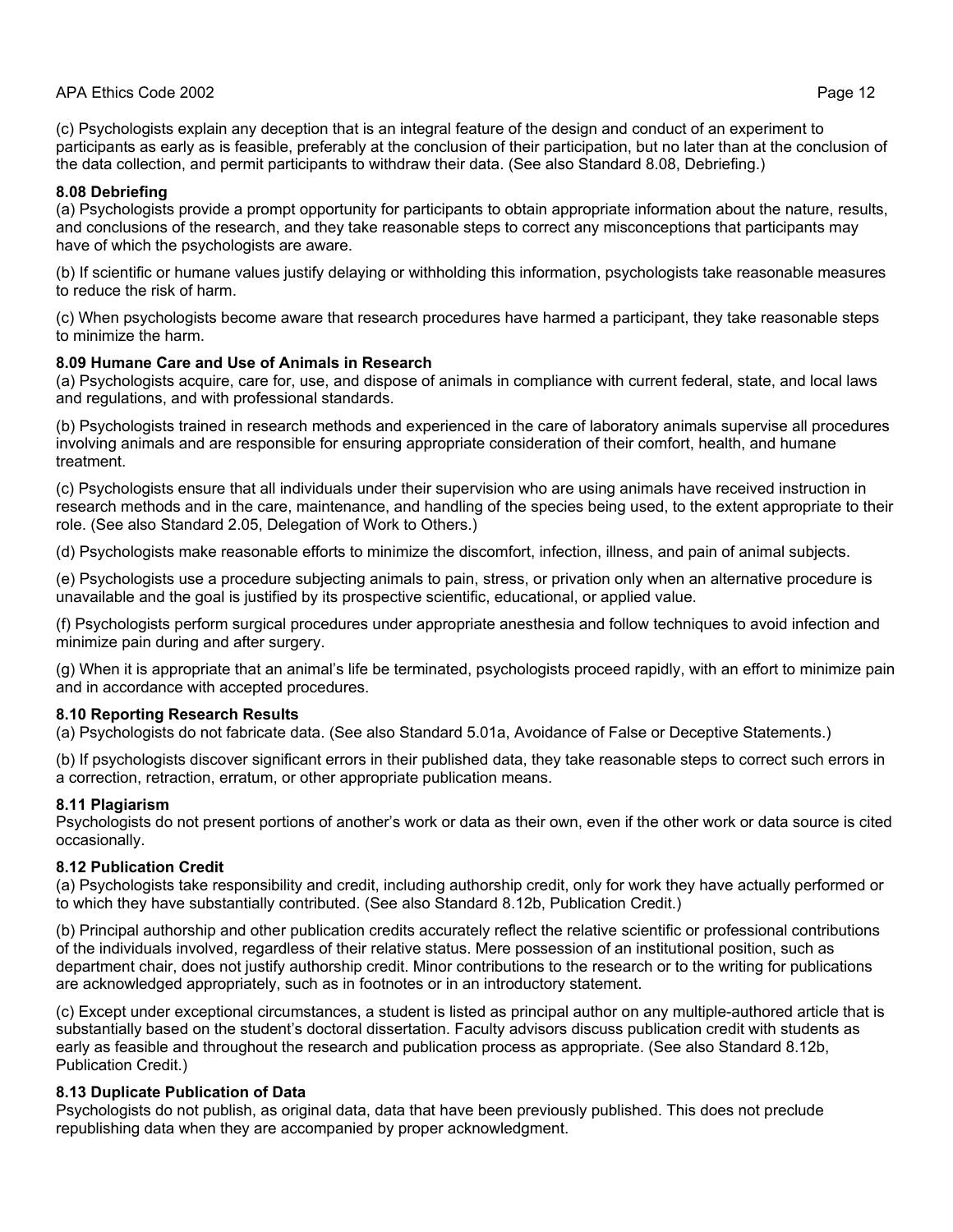### **8.14 Sharing Research Data for Verification**

(a) After research results are published, psychologists do not withhold the data on which their conclusions are based from other competent professionals who seek to verify the substantive claims through reanalysis and who intend to use such data only for that purpose, provided that the confidentiality of the participants can be protected and unless legal rights concerning proprietary data preclude their release. This does not preclude psychologists from requiring that such individuals or groups be responsible for costs associated with the provision of such information.

(b) Psychologists who request data from other psychologists to verify the substantive claims through reanalysis may use shared data only for the declared purpose. Requesting psychologists obtain prior written agreement for all other uses of the data.

### **8.15 Reviewers**

Psychologists who review material submitted for presentation, publication, grant, or research proposal review respect the confidentiality of and the proprietary rights in such information of those who submitted it.

### **9. Assessment**

### **9.01 Bases for Assessments**

(a) Psychologists base the opinions contained in their recommendations, reports, and diagnostic or evaluative statements, including forensic testimony, on information and techniques sufficient to substantiate their findings. (See also Standard 2.04, Bases for Scientific and Professional Judgments.)

(b) Except as noted in 9.01c, psychologists provide opinions of the psychological characteristics of individuals only after they have conducted an examination of the individuals adequate to support their statements or conclusions. When, despite reasonable efforts, such an examination is not practical, psychologists document the efforts they made and the result of those efforts, clarify the probable impact of their limited information on the reliability and validity of their opinions, and appropriately limit the nature and extent of their conclusions or recommendations. (See also Standards 2.01, Boundaries of Competence, and 9.06, Interpreting Assessment Results.)

(c) When psychologists conduct a record review or provide consultation or supervision and an individual examination is not warranted or necessary for the opinion, psychologists explain this and the sources of information on which they based their conclusions and recommendations.

#### **9.02 Use of Assessments**

(a) Psychologists administer, adapt, score, interpret, or use assessment techniques, interviews, tests, or instruments in a manner and for purposes that are appropriate in light of the research on or evidence of the usefulness and proper application of the techniques.

(b) Psychologists use assessment instruments whose validity and reliability have been established for use with members of the population tested. When such validity or reliability has not been established, psychologists describe the strengths and limitations of test results and interpretation.

(c) Psychologists use assessment methods that are appropriate to an individual's language preference and competence, unless the use of an alternative language is relevant to the assessment issues.

#### **9.03 Informed Consent in Assessments**

(a) Psychologists obtain informed consent for assessments, evaluations, or diagnostic services, as described in Standard 3.10, Informed Consent, except when (1) testing is mandated by law or governmental regulations; (2) informed consent is implied because testing is conducted as a routine educational, institutional, or organizational activity (e.g., when participants voluntarily agree to assessment when applying for a job); or (3) one purpose of the testing is to evaluate decisional capacity. Informed consent includes an explanation of the nature and purpose of the assessment, fees, involvement of third parties, and limits of confidentiality and sufficient opportunity for the client/patient to ask questions and receive answers.

(b) Psychologists inform persons with questionable capacity to consent or for whom testing is mandated by law or governmental regulations about the nature and purpose of the proposed assessment services, using language that is reasonably understandable to the person being assessed.

(c) Psychologists using the services of an interpreter obtain informed consent from the client/patient to use that interpreter, ensure that confidentiality of test results and test security are maintained, and include in their recommendations, reports, and diagnostic or evaluative statements, including forensic testimony, discussion of any limitations on the data obtained. (See also Standards 2.05, Delegation of Work to Others; 4.01, Maintaining Confidentiality; 9.01, Bases for Assessments; 9.06, Interpreting Assessment Results; and 9.07, Assessment by Unqualified Persons.)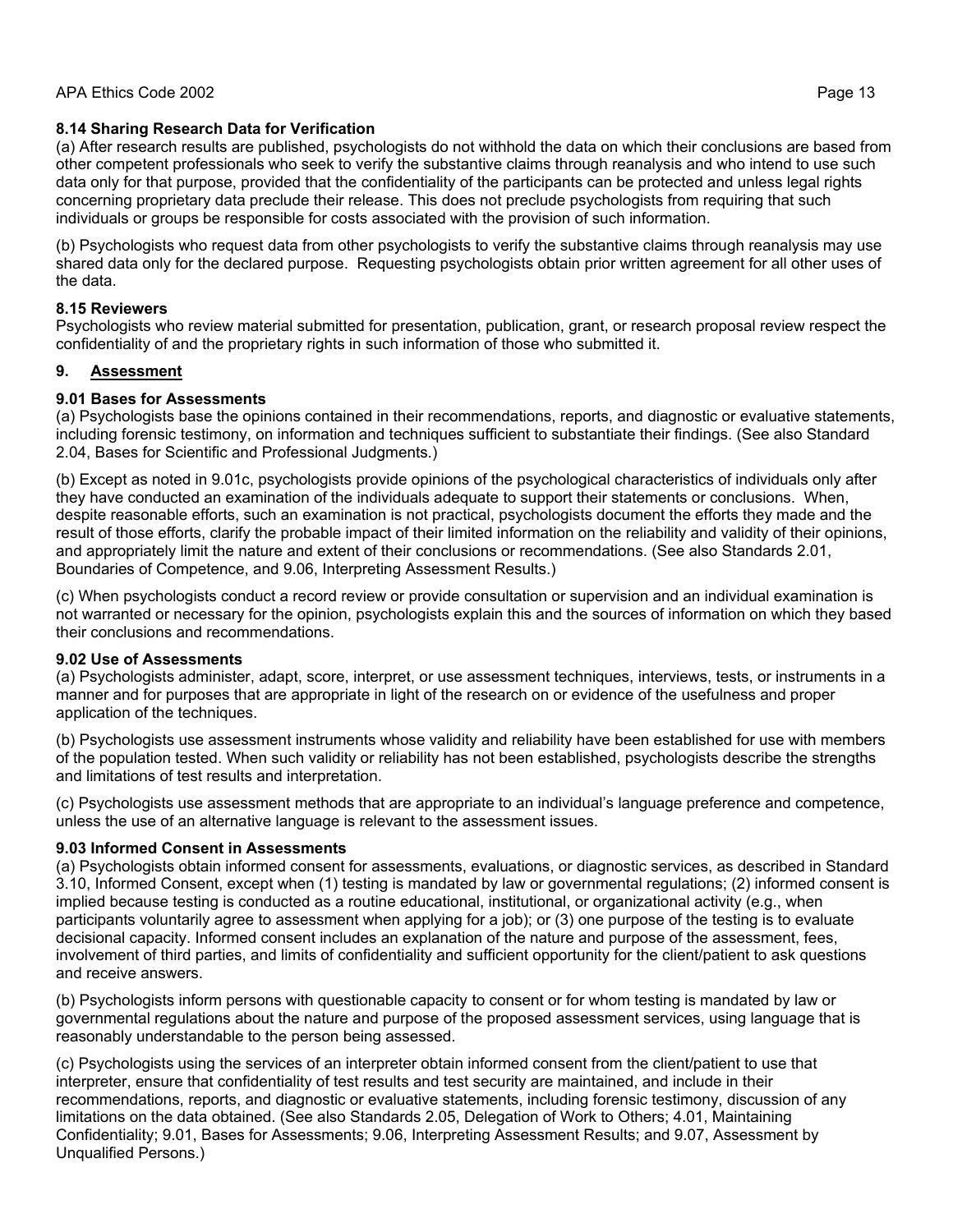# **9.04 Release of Test Data**

(a) The term *test data* refers to raw and scaled scores, client/patient responses to test questions or stimuli, and psychologists' notes and recordings concerning client/patient statements and behavior during an examination. Those portions of test materials that include client/patient responses are included in the definition of *test data*. Pursuant to a client/patient release, psychologists provide test data to the client/patient or other persons identified in the release. Psychologists may refrain from releasing test data to protect a client/patient or others from substantial harm or misuse or misrepresentation of the data or the test, recognizing that in many instances release of confidential information under these circumstances is regulated by law. (See also Standard 9.11, Maintaining Test Security.)

(b) In the absence of a client/patient release, psychologists provide test data only as required by law or court order.

# **9.05 Test Construction**

Psychologists who develop tests and other assessment techniques use appropriate psychometric procedures and current scientific or professional knowledge for test design, standardization, validation, reduction or elimination of bias, and recommendations for use.

### **9.06 Interpreting Assessment Results**

When interpreting assessment results, including automated interpretations, psychologists take into account the purpose of the assessment as well as the various test factors, test-taking abilities, and other characteristics of the person being assessed, such as situational, personal, linguistic, and cultural differences, that might affect psychologists' judgments or reduce the accuracy of their interpretations. They indicate any significant limitations of their interpretations. (See also Standards 2.01b and c, Boundaries of Competence, and 3.01, Unfair Discrimination.)

### **9.07 Assessment by Unqualified Persons**

Psychologists do not promote the use of psychological assessment techniques by unqualified persons, except when such use is conducted for training purposes with appropriate supervision. (See also Standard 2.05, Delegation of Work to Others.)

### **9.08 Obsolete Tests and Outdated Test Results**

(a) Psychologists do not base their assessment or intervention decisions or recommendations on data or test results that are outdated for the current purpose.

(b) Psychologists do not base such decisions or recommendations on tests and measures that are obsolete and not useful for the current purpose.

# **9.09 Test Scoring and Interpretation Services**

(a) Psychologists who offer assessment or scoring services to other professionals accurately describe the purpose, norms, validity, reliability, and applications of the procedures and any special qualifications applicable to their use.

(b) Psychologists select scoring and interpretation services (including automated services) on the basis of evidence of the validity of the program and procedures as well as on other appropriate considerations. (See also Standard 2.01b and c, Boundaries of Competence.)

(c) Psychologists retain responsibility for the appropriate application, interpretation, and use of assessment instruments, whether they score and interpret such tests themselves or use automated or other services.

#### **9.10 Explaining Assessment Results**

Regardless of whether the scoring and interpretation are done by psychologists, by employees or assistants, or by automated or other outside services, psychologists take reasonable steps to ensure that explanations of results are given to the individual or designated representative unless the nature of the relationship precludes provision of an explanation of results (such as in some organizational consulting, preemployment or security screenings, and forensic evaluations), and this fact has been clearly explained to the person being assessed in advance.

# **9.11. Maintaining Test Security**

The term *test materials* refers to manuals, instruments, protocols, and test questions or stimuli and does not include *test data* as defined in Standard 9.04, Release of Test Data. Psychologists make reasonable efforts to maintain the integrity and security of test materials and other assessment techniques consistent with law and contractual obligations, and in a manner that permits adherence to this Ethics Code.

# **10. Therapy**

# **10.01 Informed Consent to Therapy**

(a) When obtaining informed consent to therapy as required in Standard 3.10, Informed Consent, psychologists inform clients/patients as early as is feasible in the therapeutic relationship about the nature and anticipated course of therapy, fees, involvement of third parties, and limits of confidentiality and provide sufficient opportunity for the client/patient to ask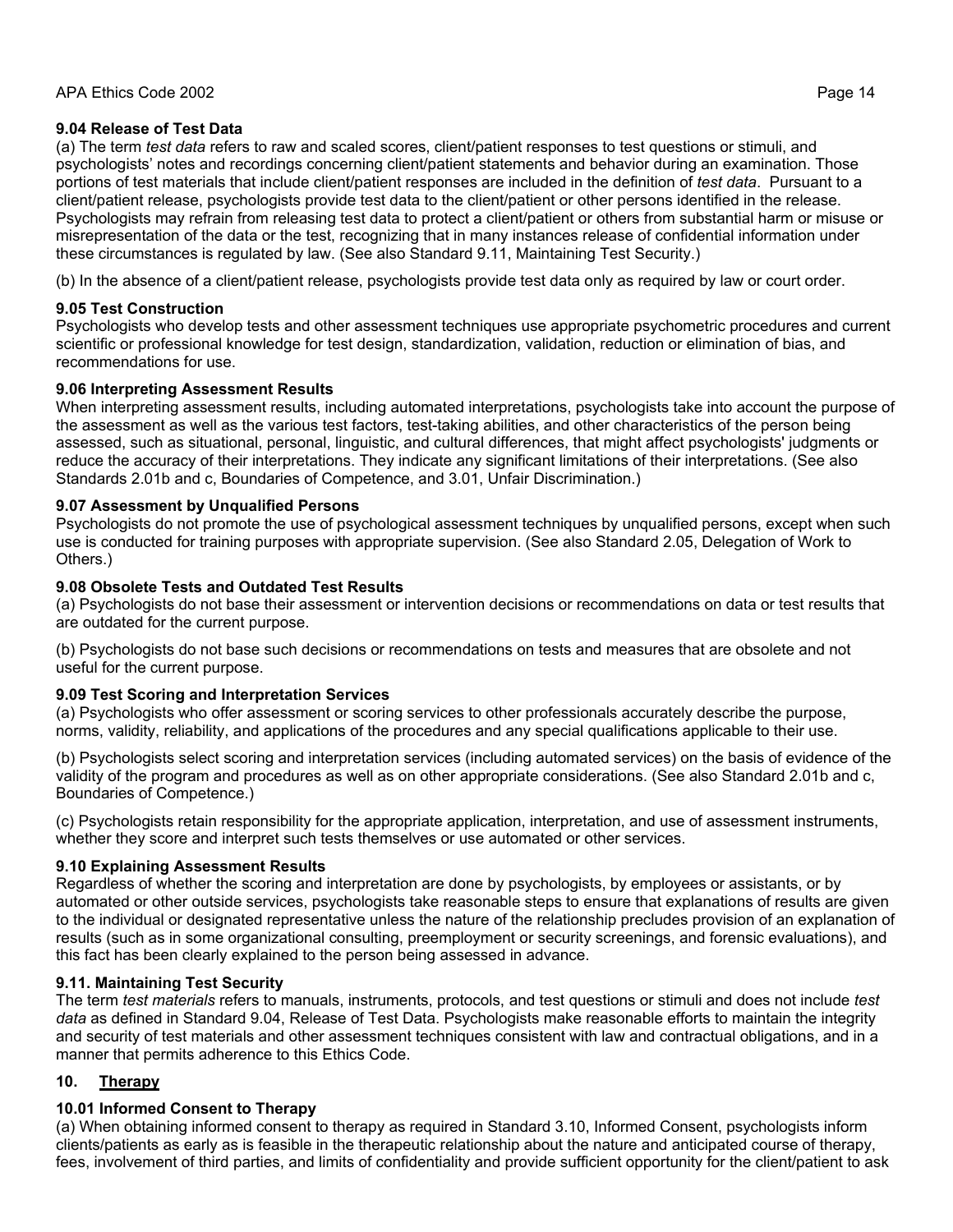questions and receive answers. (See also Standards 4.02, Discussing the Limits of Confidentiality, and 6.04, Fees and Financial Arrangements.)

(b) When obtaining informed consent for treatment for which generally recognized techniques and procedures have not been established, psychologists inform their clients/patients of the developing nature of the treatment, the potential risks involved, alternative treatments that may be available, and the voluntary nature of their participation. (See also Standards 2.01e, Boundaries of Competence, and 3.10, Informed Consent.)

(c) When the therapist is a trainee and the legal responsibility for the treatment provided resides with the supervisor, the client/patient, as part of the informed consent procedure, is informed that the therapist is in training and is being supervised and is given the name of the supervisor.

# **10.02 Therapy Involving Couples or Families**

(a) When psychologists agree to provide services to several persons who have a relationship (such as spouses, significant others, or parents and children), they take reasonable steps to clarify at the outset (1) which of the individuals are clients/patients and (2) the relationship the psychologist will have with each person. This clarification includes the psychologist's role and the probable uses of the services provided or the information obtained. (See also Standard 4.02, Discussing the Limits of Confidentiality.)

(b) If it becomes apparent that psychologists may be called on to perform potentially conflicting roles (such as family therapist and then witness for one party in divorce proceedings), psychologists take reasonable steps to clarify and modify, or withdraw from, roles appropriately. (See also Standard 3.05c, Multiple Relationships.)

### **10.03 Group Therapy**

When psychologists provide services to several persons in a group setting, they describe at the outset the roles and responsibilities of all parties and the limits of confidentiality.

#### **10.04 Providing Therapy to Those Served by Others**

In deciding whether to offer or provide services to those already receiving mental health services elsewhere, psychologists carefully consider the treatment issues and the potential client's/patient's welfare. Psychologists discuss these issues with the client/patient or another legally authorized person on behalf of the client/patient in order to minimize the risk of confusion and conflict, consult with the other service providers when appropriate, and proceed with caution and sensitivity to the therapeutic issues.

#### **10.05 Sexual Intimacies With Current Therapy Clients/Patients**

Psychologists do not engage in sexual intimacies with current therapy clients/patients.

#### **10.06 Sexual Intimacies With Relatives or Significant Others of Current Therapy Clients/Patients**

Psychologists do not engage in sexual intimacies with individuals they know to be close relatives, guardians, or significant others of current clients/patients. Psychologists do not terminate therapy to circumvent this standard.

#### **10.07 Therapy With Former Sexual Partners**

Psychologists do not accept as therapy clients/patients persons with whom they have engaged in sexual intimacies.

#### **10.08 Sexual Intimacies With Former Therapy Clients/Patients**

(a) Psychologists do not engage in sexual intimacies with former clients/patients for at least two years after cessation or termination of therapy.

(b) Psychologists do not engage in sexual intimacies with former clients/patients even after a two-year interval except in the most unusual circumstances. Psychologists who engage in such activity after the two years following cessation or termination of therapy and of having no sexual contact with the former client/patient bear the burden of demonstrating that there has been no exploitation, in light of all relevant factors, including (1) the amount of time that has passed since therapy terminated; (2) the nature, duration, and intensity of the therapy; (3) the circumstances of termination; (4) the client's/patient's personal history; (5) the client's/patient's current mental status; (6) the likelihood of adverse impact on the client/patient; and (7) any statements or actions made by the therapist during the course of therapy suggesting or inviting the possibility of a posttermination sexual or romantic relationship with the client/patient. (See also Standard 3.05, Multiple Relationships.)

#### **10.09 Interruption of Therapy**

When entering into employment or contractual relationships, psychologists make reasonable efforts to provide for orderly and appropriate resolution of responsibility for client/patient care in the event that the employment or contractual relationship ends, with paramount consideration given to the welfare of the client/patient. (See also Standard 3.12, Interruption of Psychological Services.)